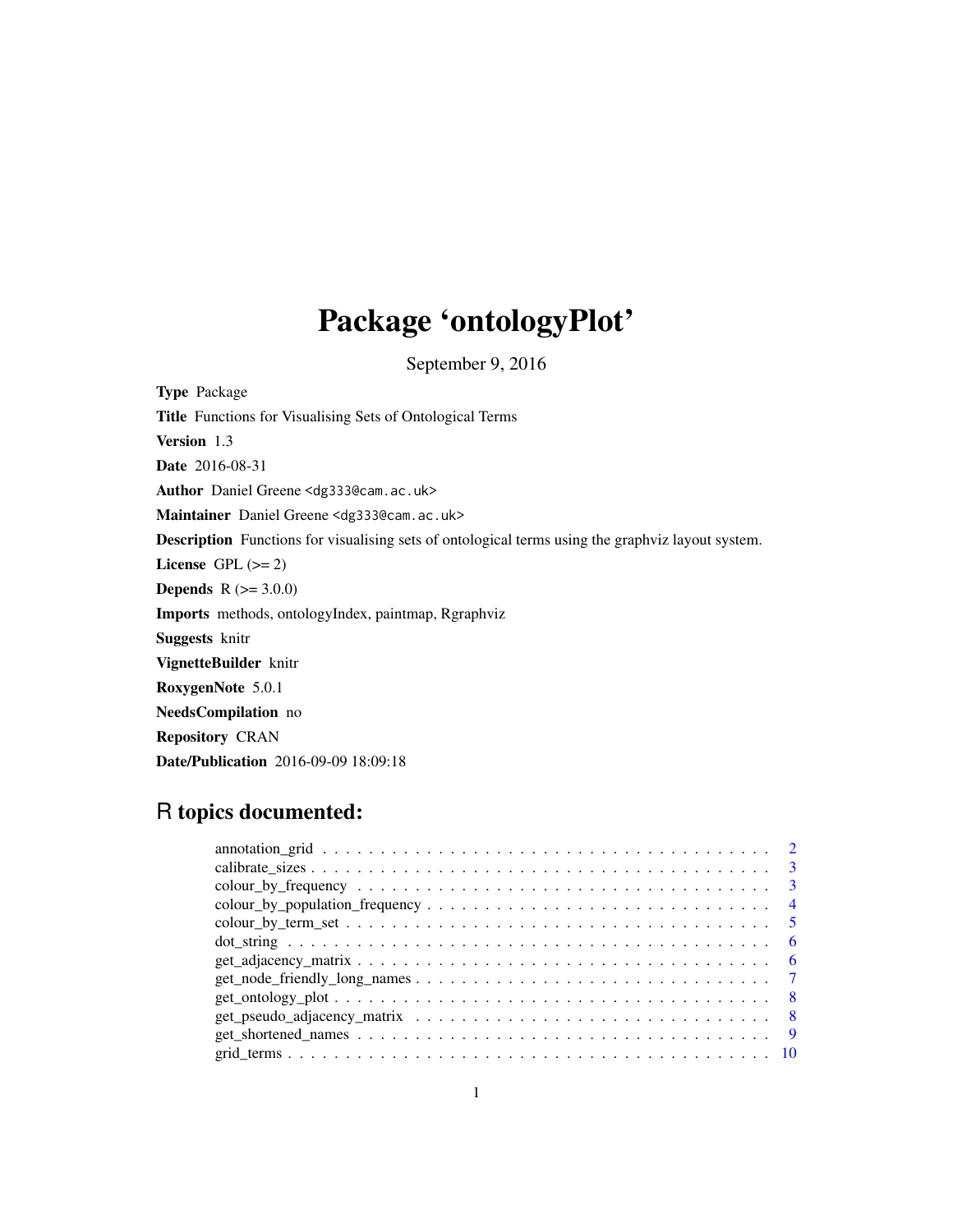## <span id="page-1-0"></span>2 annotation\_grid

|       | only phenotype abnormalities $\ldots \ldots \ldots \ldots \ldots \ldots \ldots \ldots \ldots \ldots \ldots \ldots$ 13 |    |
|-------|-----------------------------------------------------------------------------------------------------------------------|----|
|       |                                                                                                                       |    |
|       |                                                                                                                       |    |
|       |                                                                                                                       |    |
|       |                                                                                                                       |    |
|       |                                                                                                                       |    |
|       |                                                                                                                       |    |
|       |                                                                                                                       |    |
|       |                                                                                                                       |    |
|       |                                                                                                                       |    |
|       |                                                                                                                       |    |
|       |                                                                                                                       |    |
|       |                                                                                                                       |    |
|       |                                                                                                                       |    |
|       | width_by_significance $\ldots \ldots \ldots \ldots \ldots \ldots \ldots \ldots \ldots \ldots \ldots \ldots \ldots 22$ |    |
|       |                                                                                                                       |    |
| Index |                                                                                                                       | 24 |

<span id="page-1-1"></span>annotation\_grid *Get logical matrix of term annotation for group of cases*

## Description

Get logical matrix of term annotation for group of cases

## Usage

```
annotation_grid(ontology, term_sets, all_terms = grid_terms(ontology,
  term_sets), remove_unanimous = FALSE, cluster_rows = TRUE,
 cluster_cols = TRUE)
```

| ontology         | ontology_index object                                                                                                      |  |
|------------------|----------------------------------------------------------------------------------------------------------------------------|--|
| term_sets        | List of character vectors of ontological term IDs                                                                          |  |
| all_terms        | Character vector giving terms to use in annotation.                                                                        |  |
| remove_unanimous |                                                                                                                            |  |
|                  | Logical value determining whether to remove terms present in all term_sets.                                                |  |
| cluster_rows     | Logical value rows determining whether to use holyst to cluster term_sets.                                                 |  |
| cluster_cols     | Logical value rows determining whether to use holust to cluster terms (based on<br>correlation of inclusion in term_sets). |  |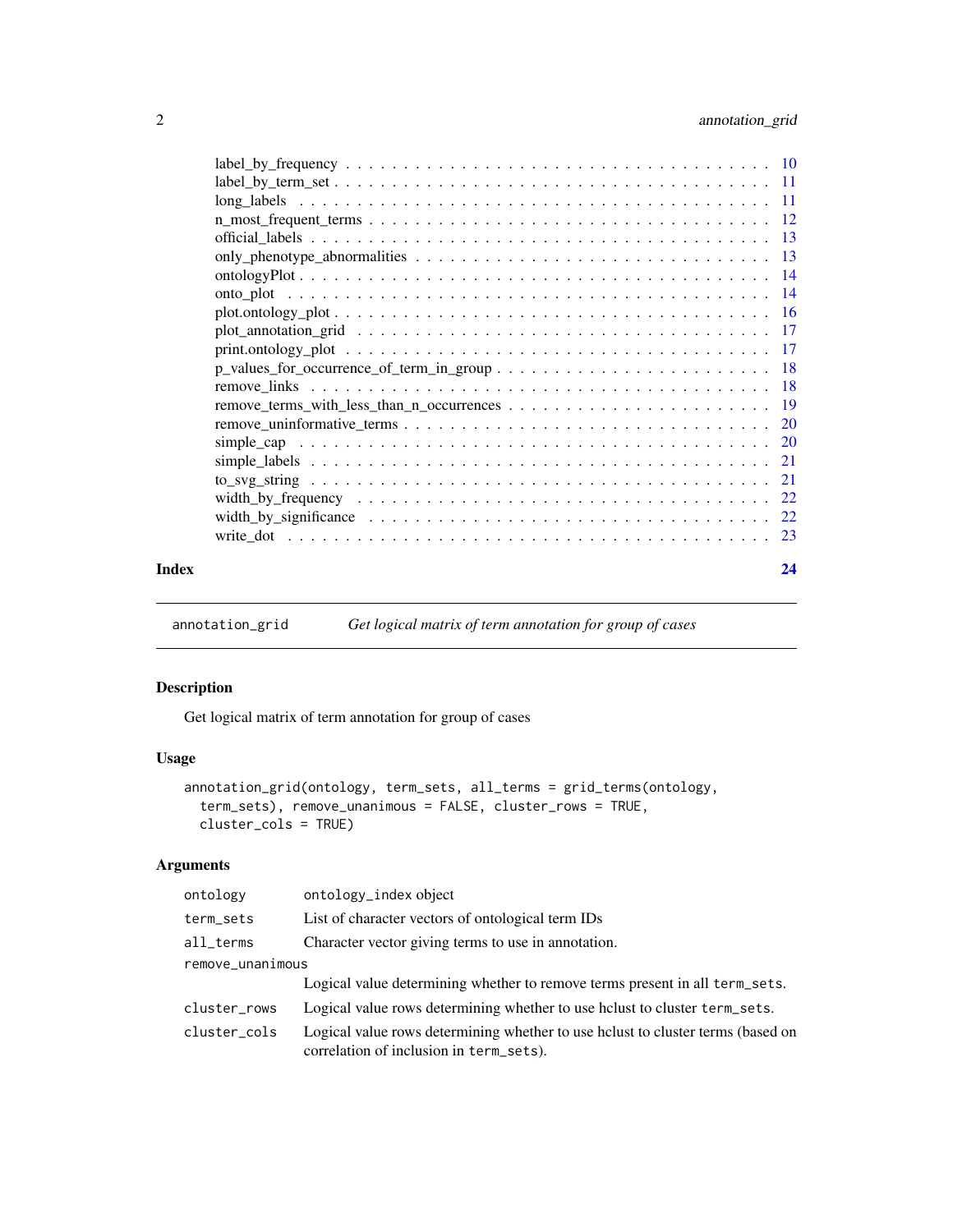<span id="page-2-0"></span>calibrate\_sizes 3

## Value

Logical matrix.

calibrate\_sizes *Function to scale values between two given limits*

## Description

Could be useful to modify a vector of sizes to between, say 1 and 3, before passing to 'onto\_plot'.

#### Usage

calibrate\_sizes(x, high, low)

## Arguments

| $\times$ | Numeric vector                 |
|----------|--------------------------------|
| high     | Numeric value of largest size. |
| 1ow      | Numeric value of smallest size |

#### Value

Numeric vector

## Examples

```
calibrate_sizes(c("HP:0000001"=10, "HP:0000006"=5), high=3, low=1)
```
<span id="page-2-1"></span>

| colour_by_frequency | Function to assign colours to terms based on frequency with which |  |
|---------------------|-------------------------------------------------------------------|--|
|                     | <i>terms appear in</i> term_sets                                  |  |

## Description

Function to assign colours to terms based on frequency with which terms appear in term\_sets

## Usage

```
colour_by_frequency(ontology, terms, term_sets,
  colour_func = colorRampPalette(c("Yellow", "Green", "#0099FF")))
```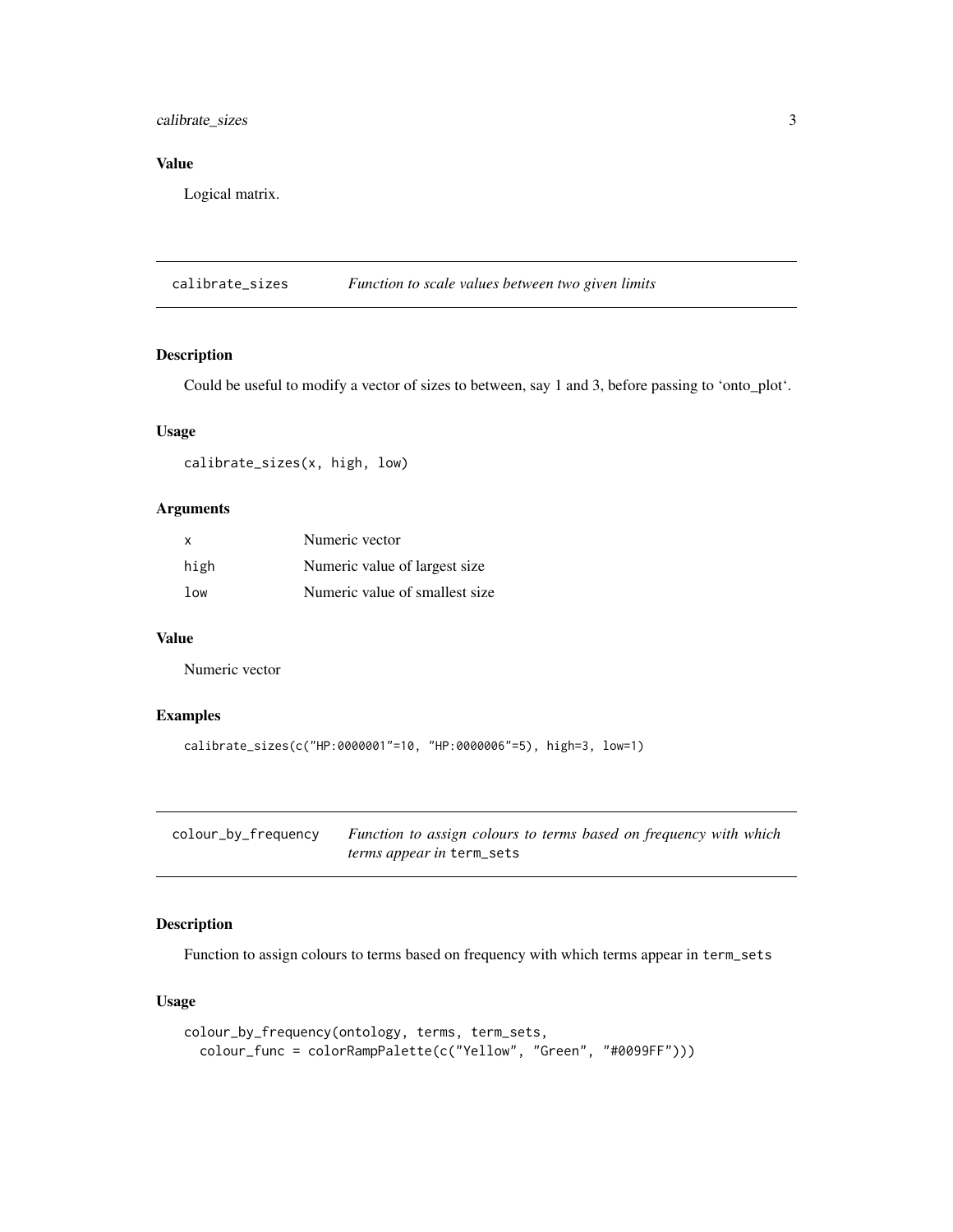## <span id="page-3-0"></span>Arguments

| ontology    | ontology_index object                                                                             |
|-------------|---------------------------------------------------------------------------------------------------|
| terms       | Character vector of ontological terms                                                             |
| term_sets   | List of character vectors of ontological term IDs                                                 |
| colour_func | Function capable of returning a set of colours, given the number of colours it<br>needs to return |

#### Value

Character vector of colours, named by term

## See Also

[colour\\_by\\_term\\_set](#page-4-1), [colour\\_by\\_population\\_frequency](#page-3-1)

<span id="page-3-1"></span>colour\_by\_population\_frequency

*Function to assign colours to terms based on population frequency of terms*

#### Description

Function to assign colours to terms based on population frequency of terms

## Usage

```
colour_by_population_frequency(ontology, terms, frequencies,
 colour_palette = colorRampPalette(c("Yellow", "Green", "#0099FF"))(10),
 max_colour_freq = max(terms_freq), min_colour_freq = min(terms_freq))
```

| ontology        | ontology_index object                                                                                                                      |
|-----------------|--------------------------------------------------------------------------------------------------------------------------------------------|
| terms           | Character vector of ontological terms                                                                                                      |
| frequencies     | Numeric vector of term frequencies named by term IDs                                                                                       |
|                 | colour_palette Character vector of colours for the different information contents of the terms to<br>be plotted, going from rare to common |
| max_colour_freq |                                                                                                                                            |
|                 | Numeric value in $[0, 1]$ giving the maximum frequency (to which the dullest<br>color will be assigned)                                    |
| min_colour_freq |                                                                                                                                            |
|                 | Numeric value in $[0, 1]$ giving the minimum frequency (to which the brightest<br>color will be assigned)                                  |
|                 |                                                                                                                                            |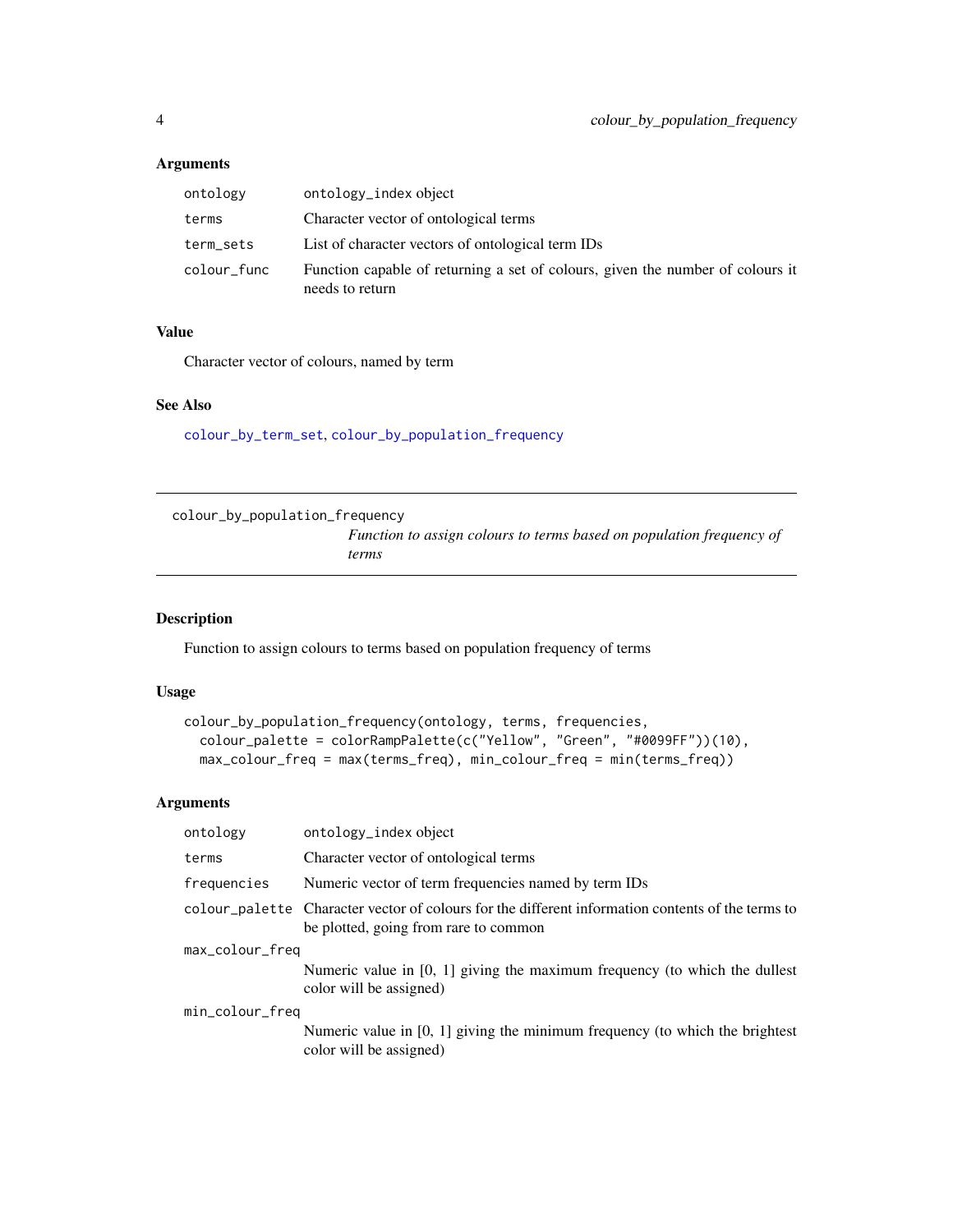## <span id="page-4-0"></span>Value

Character vector of colours, named by term

## See Also

[colour\\_by\\_term\\_set](#page-4-1), [colour\\_by\\_frequency](#page-2-1)

<span id="page-4-1"></span>colour\_by\_term\_set *Function to set colours of nodes in plot to distinguish terms belonging to different term sets*

## Description

Function to set colours of nodes in plot to distinguish terms belonging to different term sets

## Usage

```
colour_by_term_set(ontology, terms, term_sets, colour_generator = rainbow,
  alpha = 0.5)
```
## Arguments

| ontology         | ontology_index object                                                    |
|------------------|--------------------------------------------------------------------------|
| terms            | Character vector of ontological terms                                    |
| term_sets        | List of character vectors of ontological term IDs                        |
| colour_generator |                                                                          |
|                  | Function which returns a vector of colours, e.g. rainbow or heat.colors. |
| alpha            | alpha parameter to pass to colour_generator.                             |

#### Value

Character vector of colours, named by term.

#### See Also

[colour\\_by\\_frequency](#page-2-1), [colour\\_by\\_population\\_frequency](#page-3-1)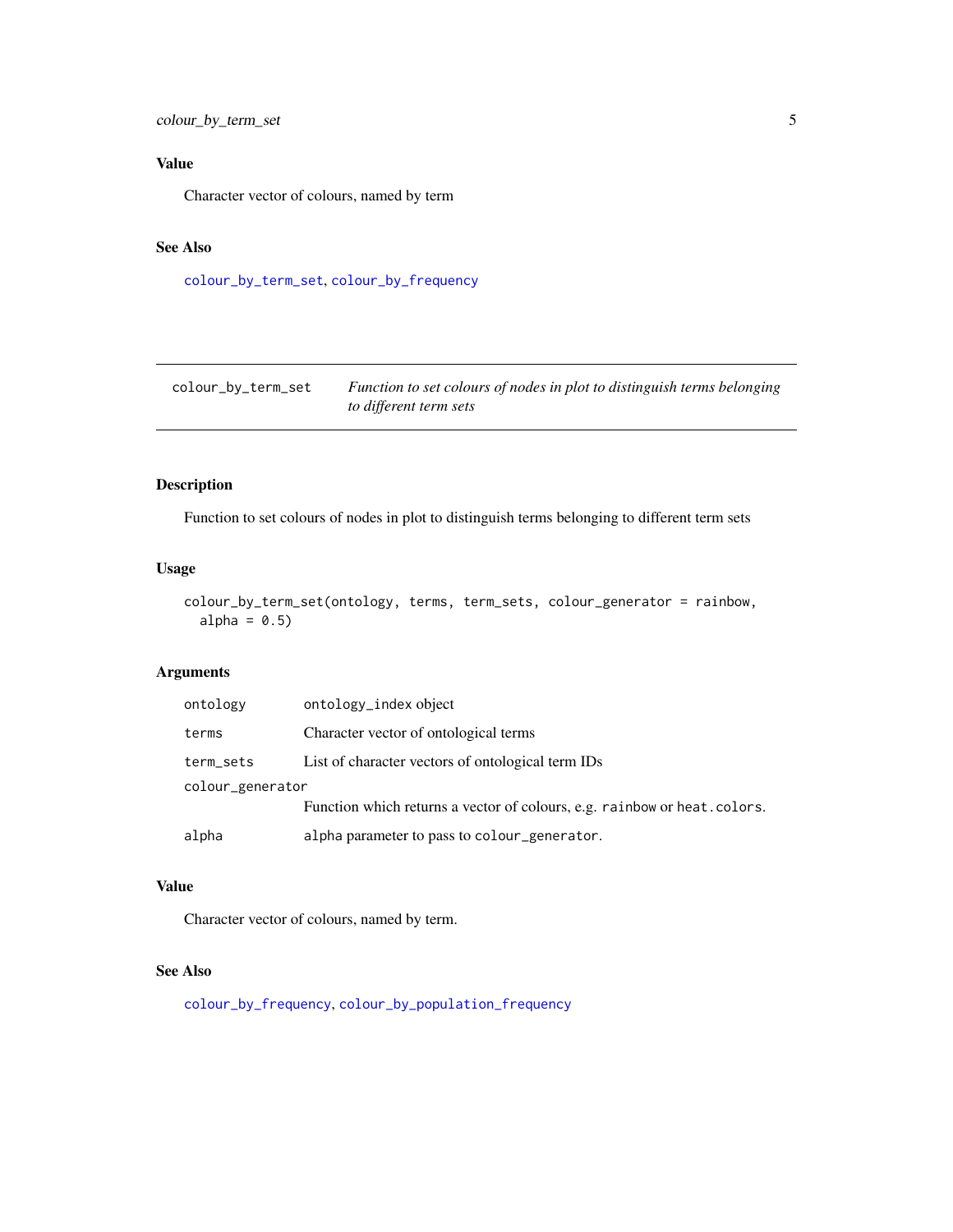<span id="page-5-2"></span><span id="page-5-0"></span>

## Description

ontology\_plot object to dot string

## Usage

```
dot_string(ontology_plot)
```
#### Arguments

ontology\_plot Object of class 'ontology\_plot' to export.

## Value

String

## See Also

[onto\\_plot](#page-13-1)

<span id="page-5-1"></span>get\_adjacency\_matrix *Get an adjacency matrix for a set of ontological terms*

## Description

Get an adjacency matrix for a set of ontological terms

## Usage

```
get_adjacency_matrix(ontology, terms)
```
## Arguments

| ontology | ontology_index object                 |
|----------|---------------------------------------|
| terms    | Character vector of ontological terms |

## Value

A logical matrix representing the adjacency matrix of terms based on the directed acyclic graph of ontology. A TRUE entry means the term correspnding to the column is a parent of the row term in ontology.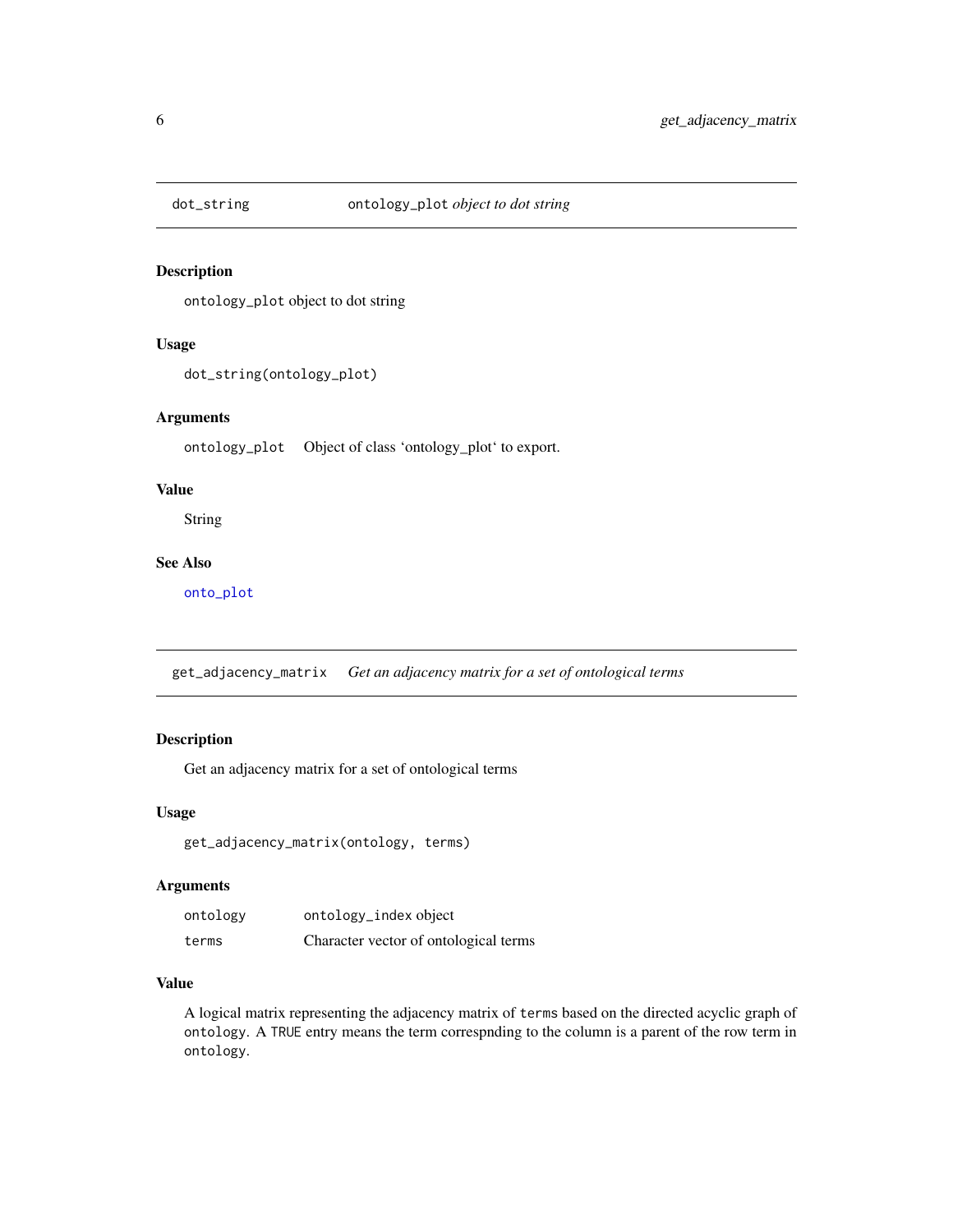<span id="page-6-0"></span>get\_node\_friendly\_long\_names 7

## See Also

[get\\_pseudo\\_adjacency\\_matrix](#page-7-1)

## Examples

```
library(ontologyIndex)
data(hpo)
get_adjacency_matrix(hpo, c("HP:0000118", "HP:0001873", "HP:0011877"))
```
get\_node\_friendly\_long\_names

*Split up node labels across lines so they fit in nodes better*

## Description

Split up node labels across lines so they fit in nodes better

#### Usage

```
get_node_friendly_long_names(ontology, terms, official_names = FALSE)
```
## Arguments

| ontology | ontology_index object                                                                                                                            |
|----------|--------------------------------------------------------------------------------------------------------------------------------------------------|
| terms    | Character vector of ontological terms                                                                                                            |
|          | official names Logical value indicating whether to use the exact names from the ontology. Oth-<br>erwise, shortened, capitalised names are used. |

## Value

Character vector.

## Examples

```
library(ontologyIndex)
data(hpo)
get_node_friendly_long_names(hpo, c("HP:0001873", "HP:0011877"))
```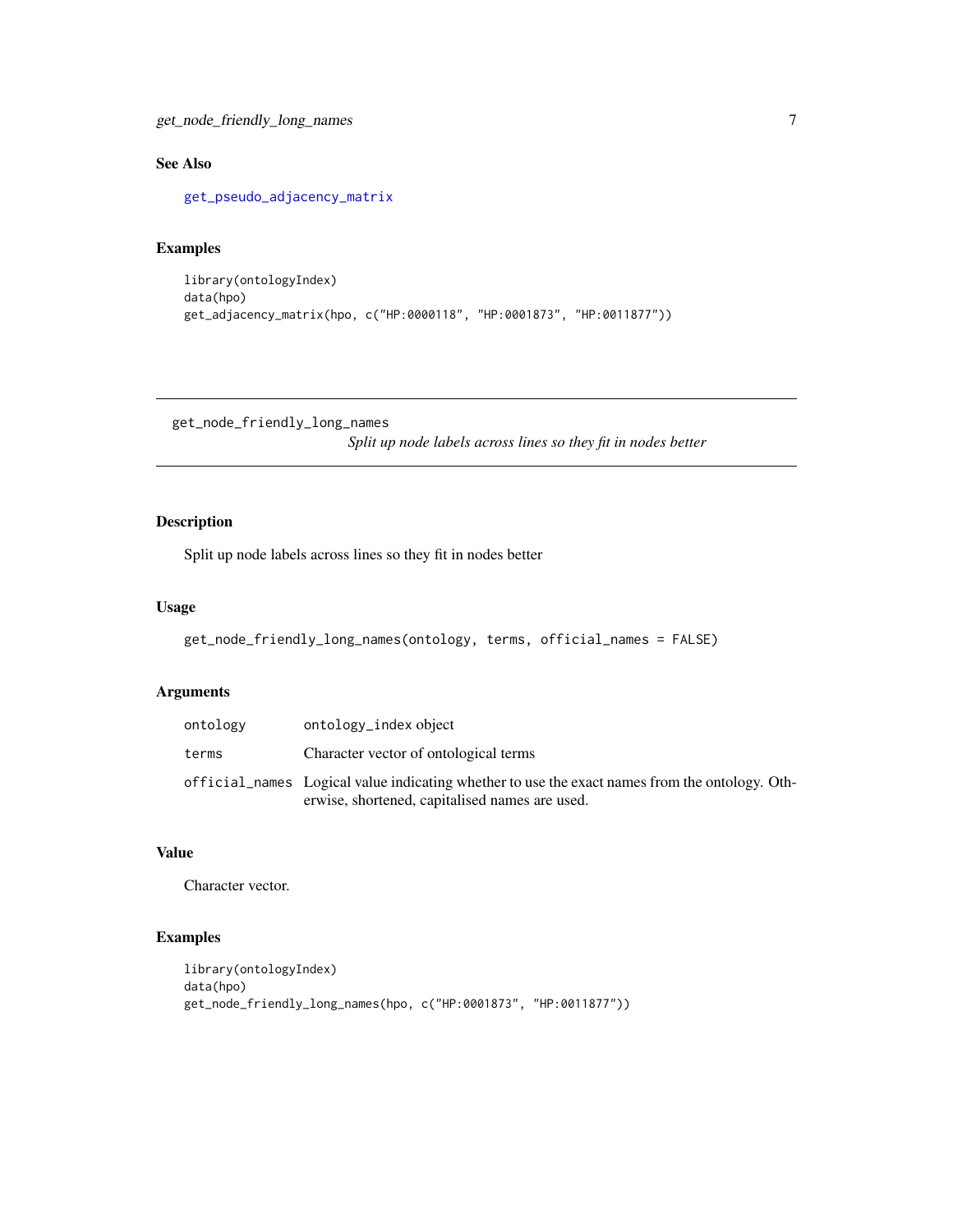## <span id="page-7-2"></span><span id="page-7-0"></span>Description

Function to create ontology\_plot objects where all graphical parameters to be used must be specified.

## Usage

```
get_ontology_plot(ontology, terms, edge_attributes = list(color = "#000000",
  lty = "solid"), \ldots)
```
## Arguments

| ontology        | ontology_index object                                                                                                                                |
|-----------------|------------------------------------------------------------------------------------------------------------------------------------------------------|
| terms           | Character vector of ontological terms                                                                                                                |
| edge_attributes |                                                                                                                                                      |
|                 | List of properties to set for arrows (note, these properties will be used for all<br>arrow).                                                         |
| .               | Named graphical parameters. These must either be vectors of values the same<br>length as terms, or of length 1 if they should be used for all terms. |

## Value

ontology\_plot object.

<span id="page-7-1"></span>get\_pseudo\_adjacency\_matrix

*Get an adjacency matrix for a set of ontological terms*

## Description

Get an adjacency matrix for a set of ontological terms

## Usage

get\_pseudo\_adjacency\_matrix(ontology, terms)

| ontology | ontology_index object                 |
|----------|---------------------------------------|
| terms    | Character vector of ontological terms |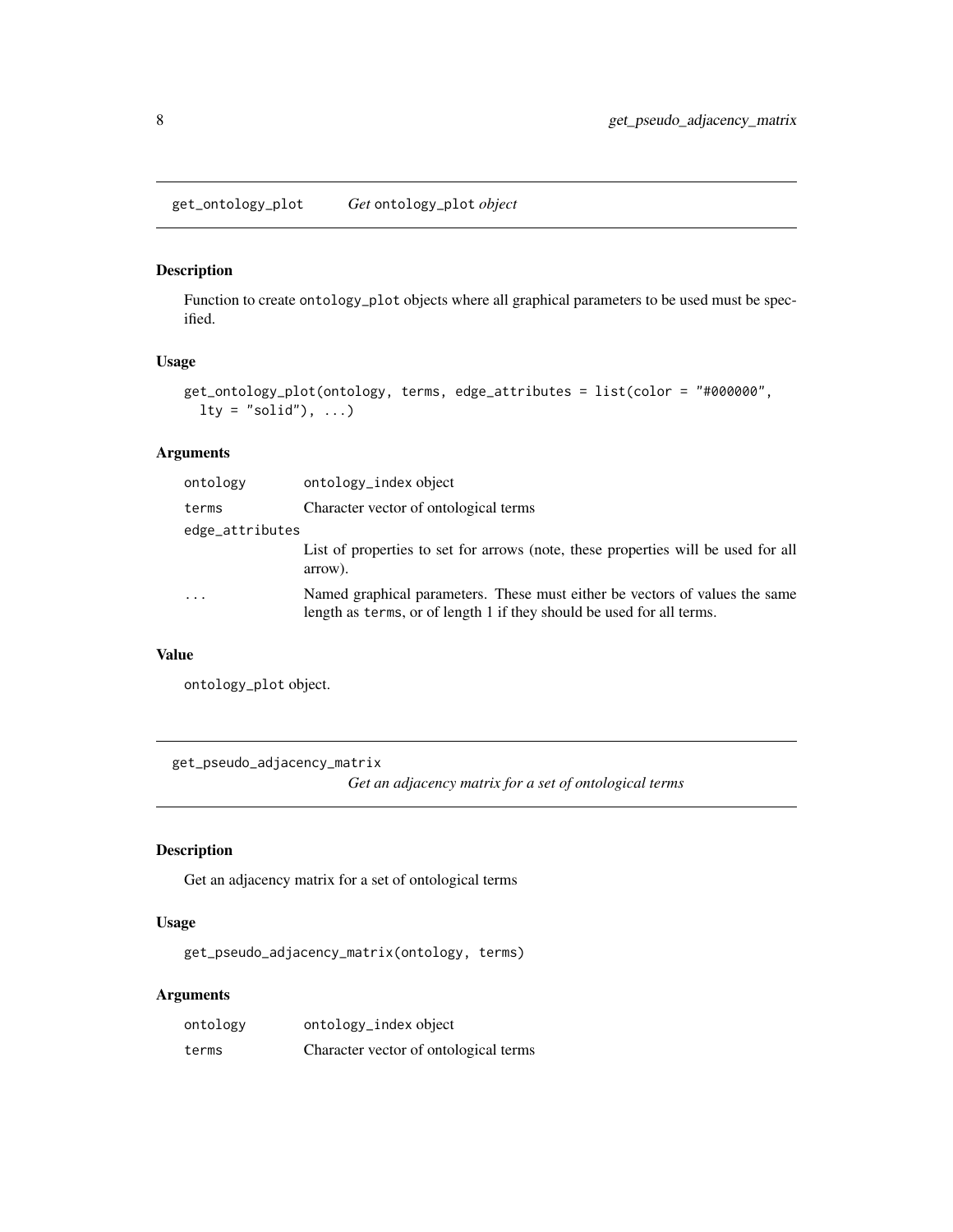## <span id="page-8-0"></span>Value

A logical matrix representing the adjacency matrix of terms based on the directed acyclic graph of ontology. A TRUE entry means the term correspnding to the column is a parent of the row term within terms.

#### See Also

[get\\_adjacency\\_matrix](#page-5-1)

## Examples

```
library(ontologyIndex)
data(hpo)
get_pseudo_adjacency_matrix(hpo, c("HP:0000118", "HP:0001873", "HP:0011877"))
```
get\_shortened\_names *Get human readable, shortened (where possible) ontological term names*

#### Description

Get human readable, shortened (where possible) ontological term names

#### Usage

```
get_shortened_names(ontology, terms)
```
#### Arguments

| ontology | ontology_index object                 |
|----------|---------------------------------------|
| terms    | Character vector of ontological terms |

#### Value

Character vector

## Examples

```
library(ontologyIndex)
data(hpo)
get_shortened_names(hpo, c("HP:0001873", "HP:0011877"))
```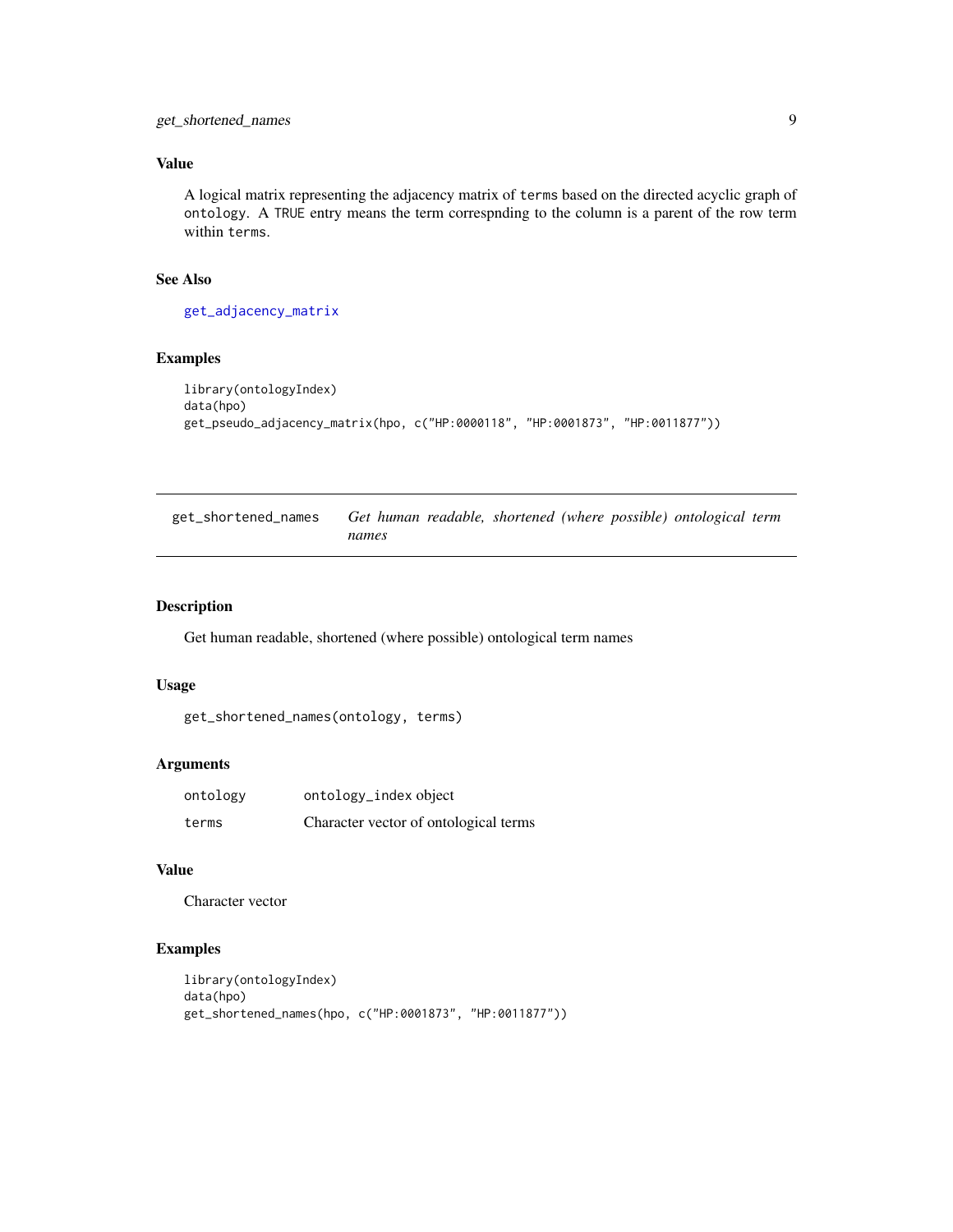<span id="page-9-0"></span>

## Description

Get set of HPO terms appropriate for showing in a grid

## Usage

```
grid_terms(ontology, term_sets)
```
## Arguments

| ontology  | ontology_index object                             |
|-----------|---------------------------------------------------|
| term sets | List of character vectors of ontological term IDs |

#### Value

Character vector of terme IDs.

<span id="page-9-1"></span>label\_by\_frequency *Function to get plot labels for terms based on frequency in* term\_sets

#### Description

Function to get plot labels for terms based on frequency in term\_sets

## Usage

label\_by\_frequency(ontology, terms, term\_sets)

## Arguments

| ontology  | ontology_index object                             |
|-----------|---------------------------------------------------|
| terms     | Character vector of ontological terms             |
| term sets | List of character vectors of ontological term IDs |

## Value

Character vector of labels, named by term.

## See Also

[simple\\_labels](#page-20-1), [long\\_labels](#page-10-1)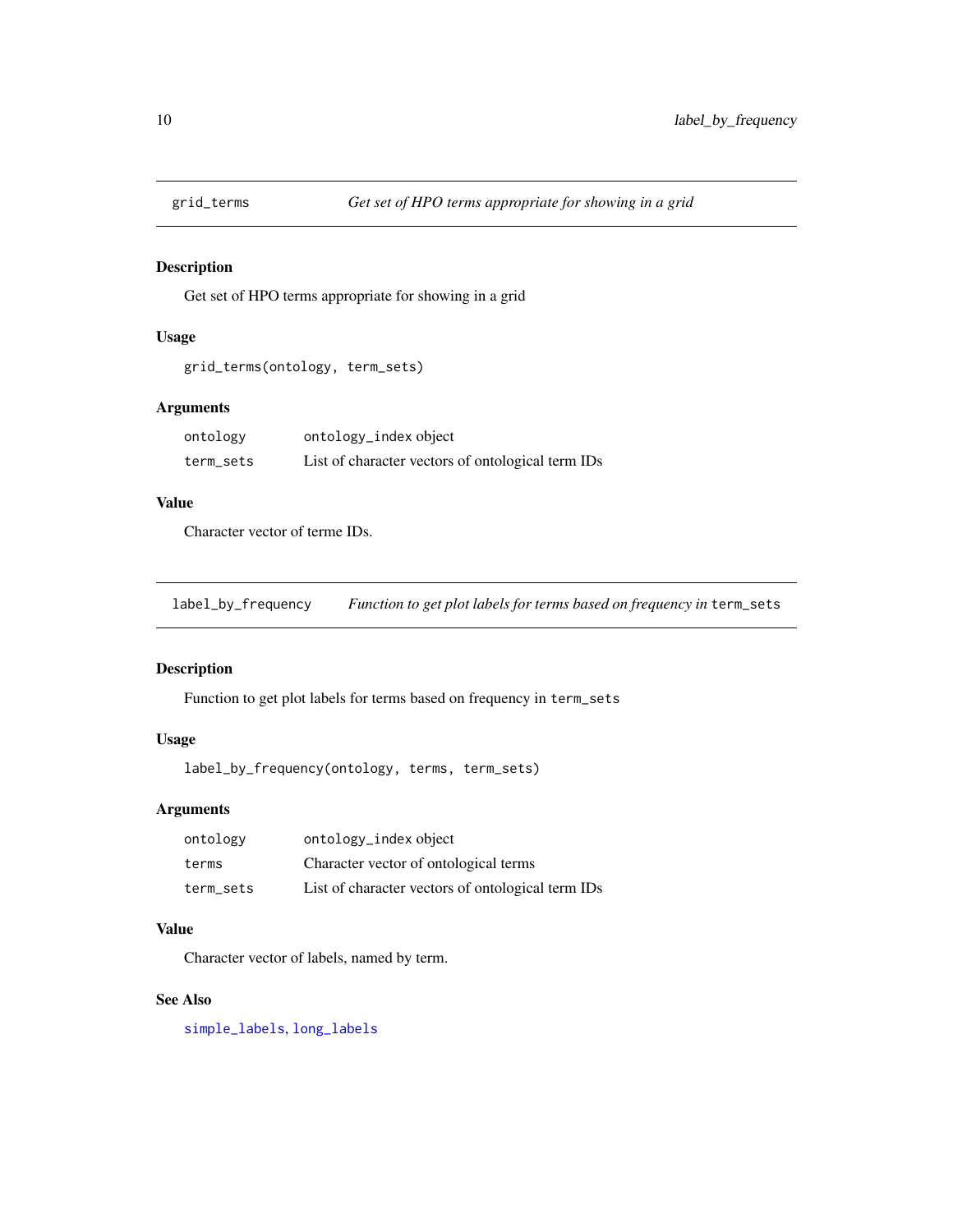<span id="page-10-2"></span><span id="page-10-0"></span>label\_by\_term\_set *Function to label nodes by* term\_set

## Description

Function to label nodes by term\_set

## Usage

label\_by\_term\_set(ontology, terms, term\_sets)

## Arguments

| ontology  | ontology_index object                             |
|-----------|---------------------------------------------------|
| terms     | Character vector of ontological terms             |
| term sets | List of character vectors of ontological term IDs |

## Value

Character vector of colours, named by term.

#### See Also

[simple\\_labels](#page-20-1), [label\\_by\\_frequency](#page-9-1), [long\\_labels](#page-10-1)

<span id="page-10-1"></span>long\_labels *Function to assign detailed node labels to terms*

### Description

Label includes term ID, term name, number of instances of term amongst term\_sets and percentage frequency in population.

## Usage

```
long_labels(ontology, terms, term_sets, frequencies)
```

| ontology    | ontology_index object                                |
|-------------|------------------------------------------------------|
| terms       | Character vector of ontological terms                |
| term sets   | List of character vectors of ontological term IDs    |
| frequencies | Numeric vector of term frequencies named by term IDs |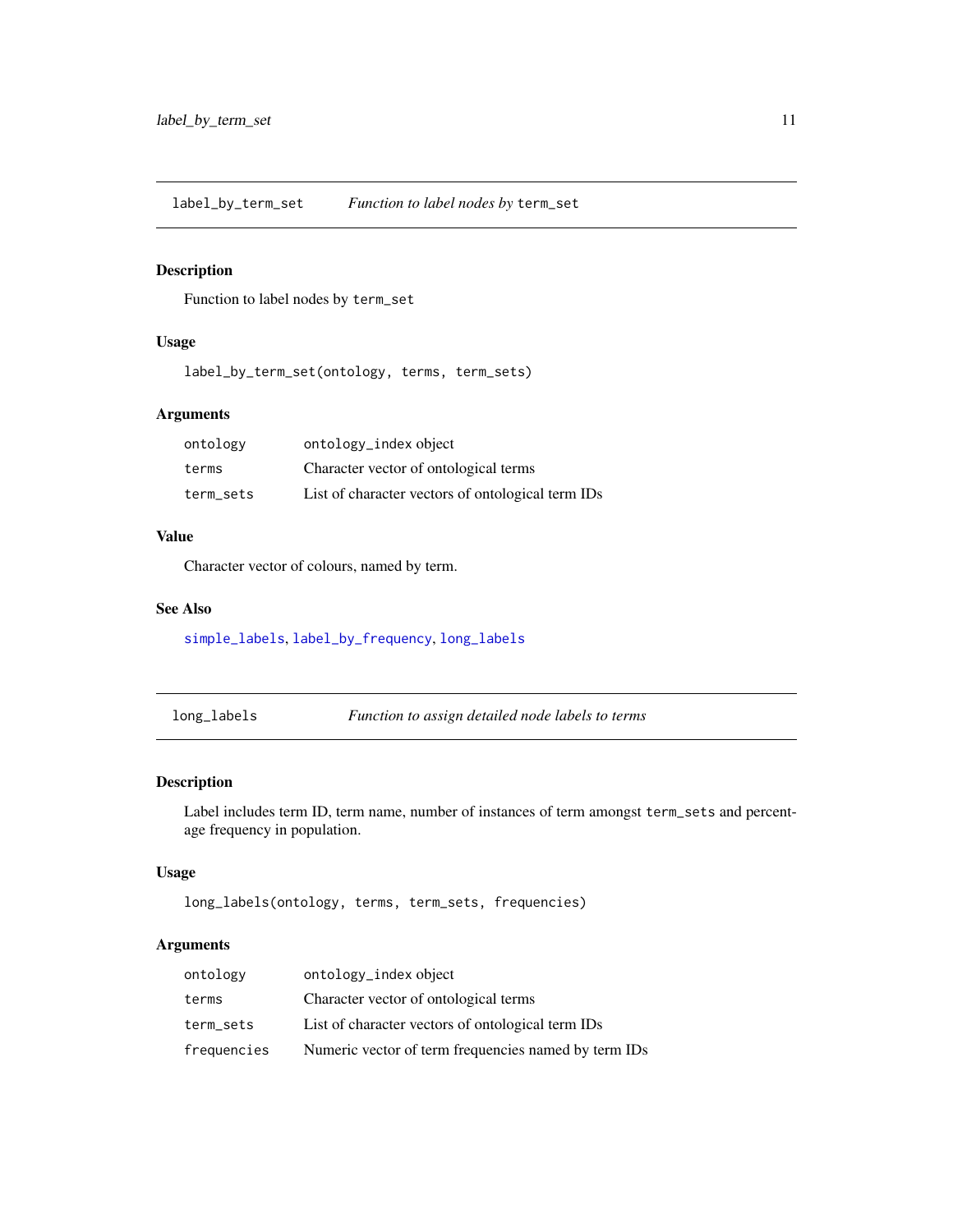#### <span id="page-11-0"></span>Value

Character vector of labels, named by term.

#### See Also

[simple\\_labels](#page-20-1), [label\\_by\\_frequency](#page-9-1), [label\\_by\\_term\\_set](#page-10-2)

<span id="page-11-1"></span>n\_most\_frequent\_terms *Select* n *most prevalent terms in* term\_sets

## Description

Select n most prevalent terms in term\_sets

## Usage

```
n_most_frequent_terms(ontology, term_sets, n,
  terms = unique(unlist(term_sets)))
```
## Arguments

| ontology  | ontology_index object                             |
|-----------|---------------------------------------------------|
| term_sets | List of character vectors of ontological term IDs |
| n         | Integer                                           |
| terms     | Character vector of ontological terms             |

#### Value

Character vector of length at most n

## See Also

[remove\\_terms\\_with\\_less\\_than\\_n\\_occurrences](#page-18-1)

## Examples

```
library(ontologyIndex)
data(hpo)
n_most_frequent_terms(hpo, c("HP:0001873"),
list(term_sets=list("HP:0001873", "HP:0001902")), n=2)
```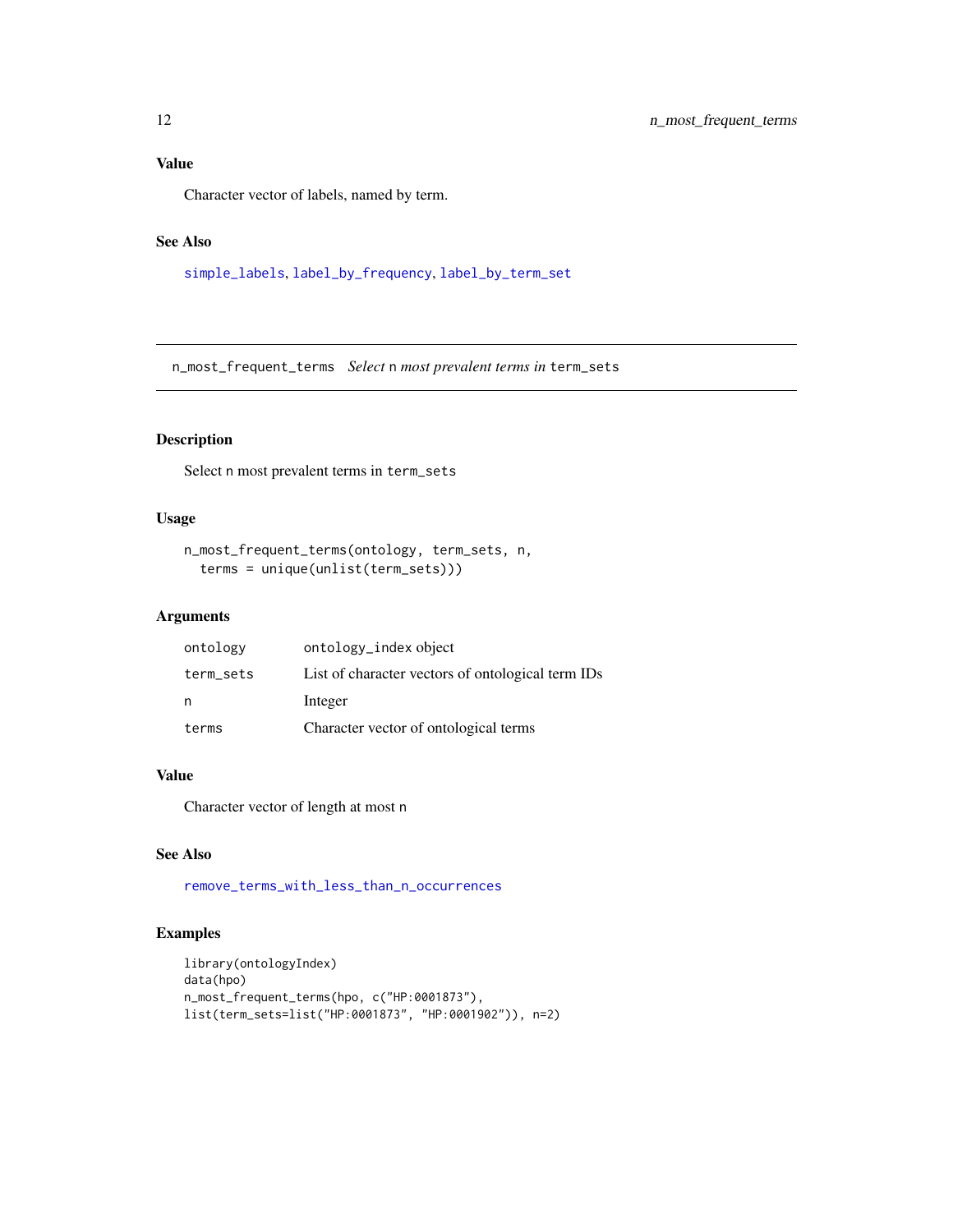<span id="page-12-1"></span><span id="page-12-0"></span>official\_labels *Get official names for terms*

#### Description

Get official names for terms

## Usage

official\_labels(ontology, terms)

## Arguments

| ontology | ontology_index object                 |
|----------|---------------------------------------|
| terms    | Character vector of ontological terms |

#### Value

Character vector of labels, named by term.

## See Also

[simple\\_labels](#page-20-1)

```
only_phenotype_abnormalities
```
*Remove terms not descending from phenotypic abnormality*

## Description

Remove terms not descending from phenotypic abnormality

#### Usage

```
only_phenotype_abnormalities(ontology, terms)
```
## Arguments

| ontology | ontology_index object                 |
|----------|---------------------------------------|
| terms    | Character vector of ontological terms |

## Value

Character vector.

### See Also

[remove\\_terms\\_with\\_less\\_than\\_n\\_occurrences](#page-18-1), [n\\_most\\_frequent\\_terms](#page-11-1)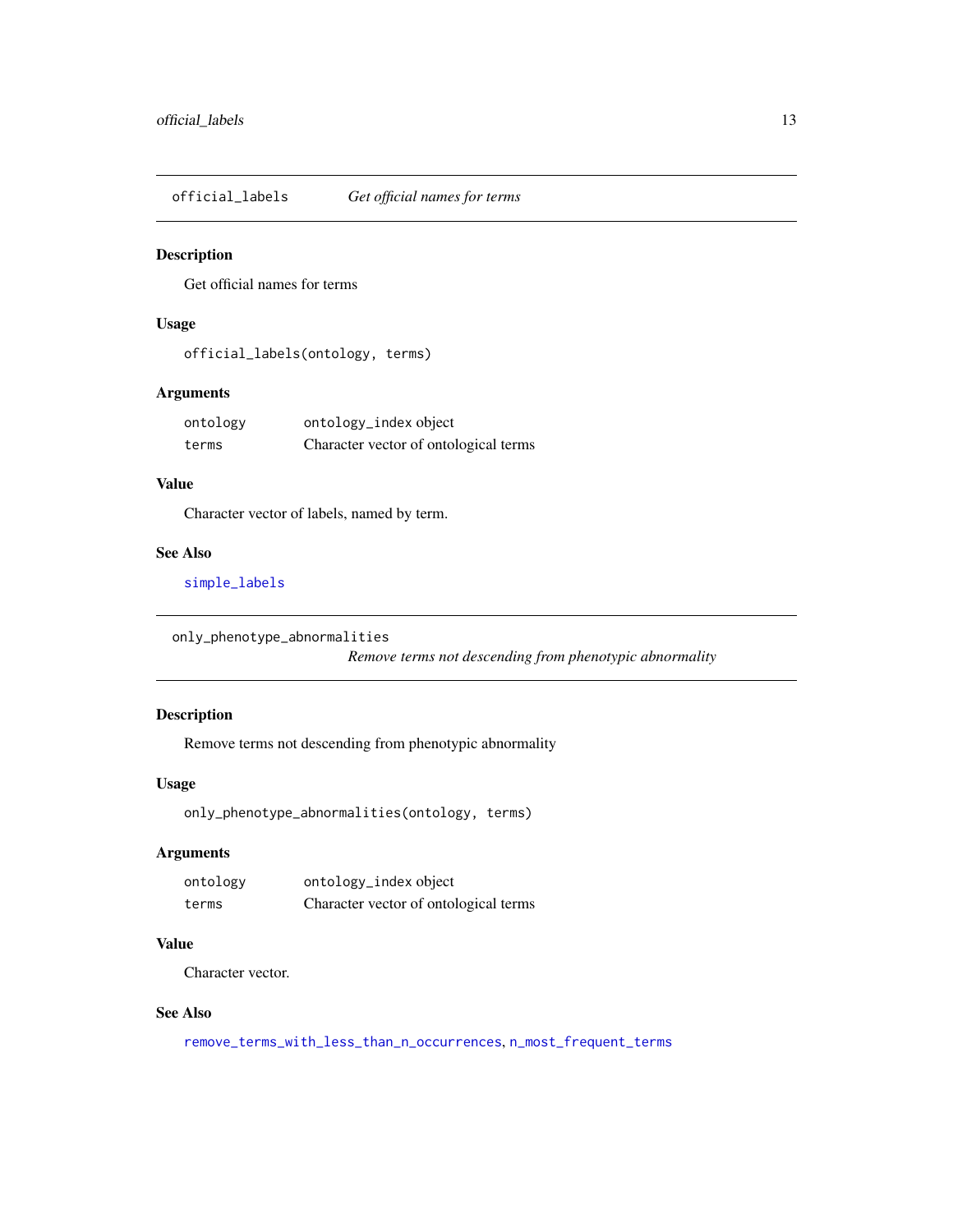<span id="page-13-0"></span>

#### Description

Functions for visualising sets of ontological terms using the graphviz layout system.

#### Details

| Package: | ontologyPlot |
|----------|--------------|
| Type:    | Package      |
| Version: | 1.0          |
| Date:    | 2016-01-11   |
| License: | $GPL (= 2)$  |

This package succeeds the package hpoPlot with an improved interface and focusing on general ontologies. The key function is [onto\\_plot](#page-13-1), which creates an object of class ontology\_plot which can be displayed as a graph or exported to dot format.

#### Author(s)

Daniel Greene <dg333@cam.ac.uk>

Maintainer: Daniel Greene <dg333@cam.ac.uk>

## References

'The Human Phenotype Ontology project: linking molecular biology and disease through phenotype data', Nucl. Acids Res. (1 January 2014) 42 (D1): D966-D974 doi:10.1093/nar/gkt1026 Westbury, S. K. et al. (2015). Human Phenotype Ontology annotation and cluster analysis to un- ravel genetic defects in 707 cases with unexplained bleeding and platelet disorders. Genome Medicine. 7 (2015)

<span id="page-13-1"></span>onto\_plot *Get* ontology\_plot *object*

## Description

A convenience wrapper for the [get\\_ontology\\_plot](#page-7-2) function, enabling functions to be passed to generate graphical parameters for terms automatically.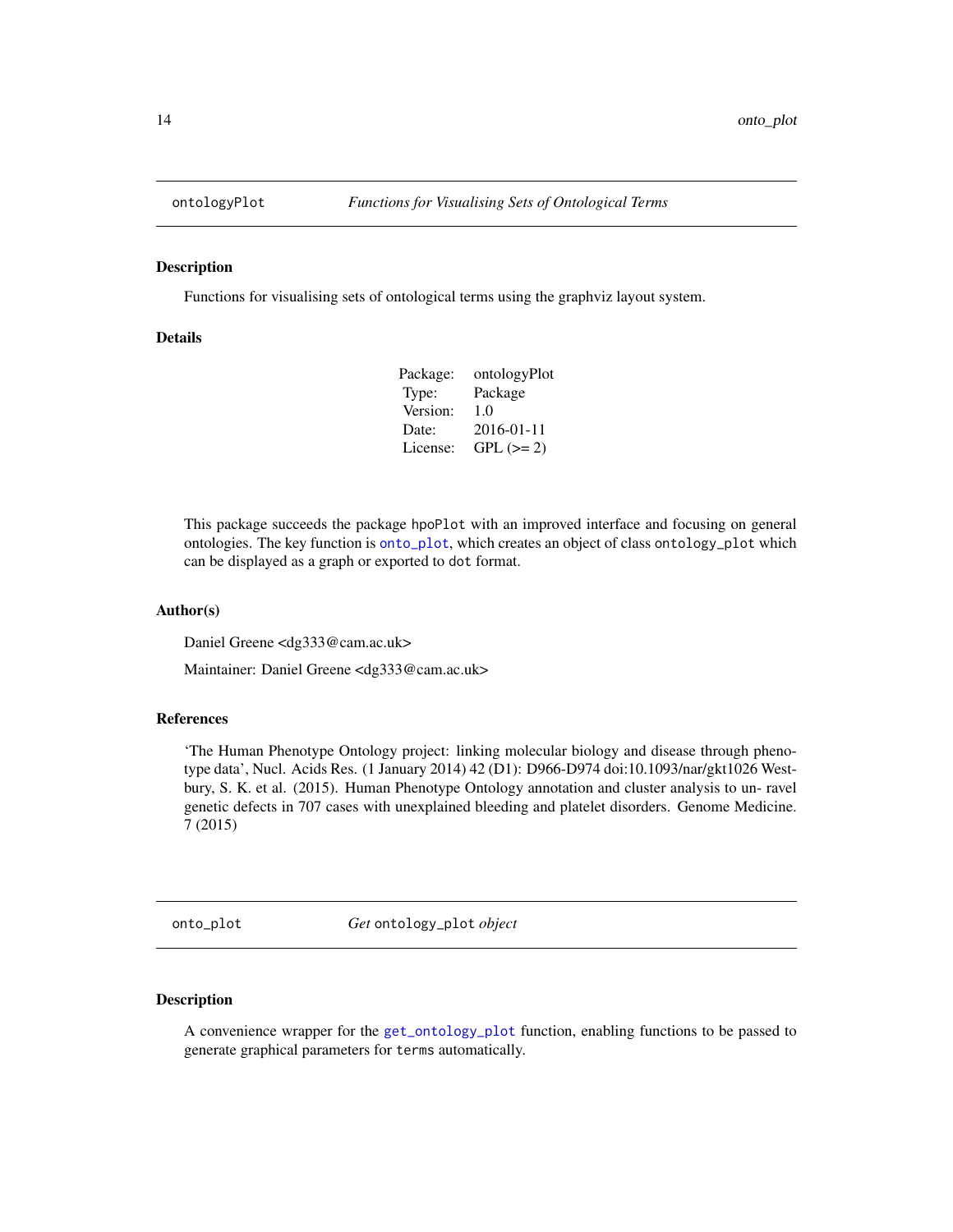#### <span id="page-14-0"></span>onto\_plot 15

## Usage

```
onto_plot(ontology, term_sets = NULL, frequencies = NULL,
  terms = remove_uninformative_terms(ontology, term_sets),
  edge_attributes = list(color = "#000000", lty = "solid"),
 fillcolor = "powderblue", label = simple_labels, color = "transparent",
 width = 0.75, fontsize = 30, style = "filled", fixedsize = "true",
  shape = "circle", ...)
```
## Arguments

| ontology        | ontology_index object                                                                                                                                                 |
|-----------------|-----------------------------------------------------------------------------------------------------------------------------------------------------------------------|
| term_sets       | List of character vectors of ontological term IDs                                                                                                                     |
| frequencies     | Numeric vector of term frequencies named by term IDs                                                                                                                  |
| terms           | Character vector of ontological terms                                                                                                                                 |
| edge_attributes |                                                                                                                                                                       |
|                 | List of properties to set for arrows (note, these properties will be used for all<br>arrow).                                                                          |
| fillcolor       | Character vector of colours to fill nodes corresponding to terms with. Alterna-<br>tively a function to set the colours of the nodes in the graph based on term_sets. |
| label           | Character vector of labels (or function to set them).                                                                                                                 |
| color           | Character vector of colours for borders of nodes representing terms (or function<br>to set them).                                                                     |
| width           | Numeric vector of widths for nodes (of function to set them).                                                                                                         |
| fontsize        | Numeric vector of font sizes for the text to be placed in the nodes (or function<br>to set them).                                                                     |
| style           | Display style for nodes, defaults to "filled".                                                                                                                        |
| fixedsize       | Character indicating whether nodes should be fixed size, "true", or adjusted to<br>fit around the contained text, "false".                                            |
| shape           | Character vector of shape names for nodes (or function to set them). Defaults to<br>"circle".                                                                         |
| $\cdots$        | Other node attributes for dot format.                                                                                                                                 |

#### Value

ontology\_plot object.

## See Also

[get\\_ontology\\_plot](#page-7-2), [write\\_dot](#page-22-1)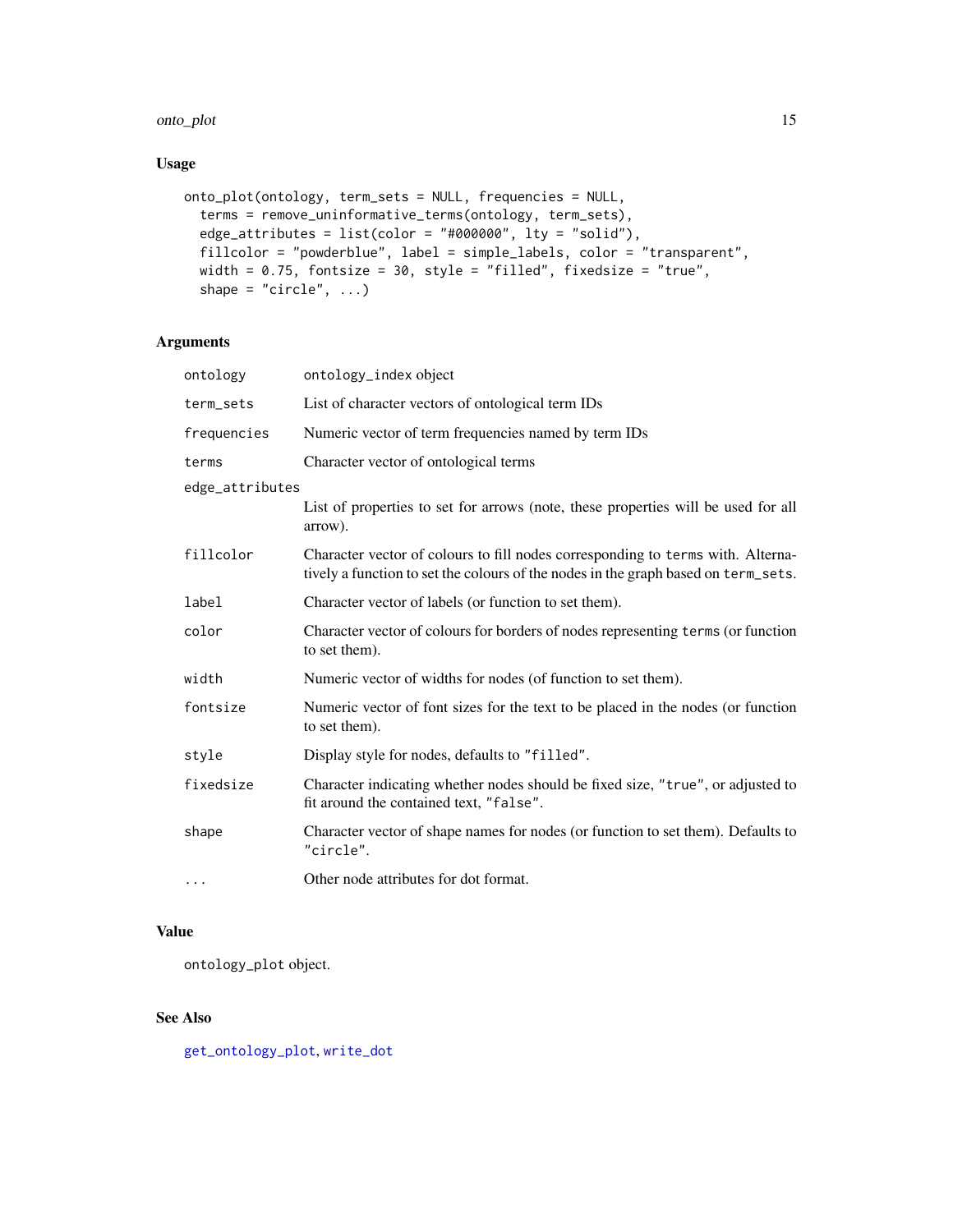## Examples

```
library(ontologyIndex)
data(hpo)
hpo_phenotypes <- c(
A=c("HP:0001382","HP:0004272","HP:0007917","HP:0004912","HP:0001596"),
B=c("HP:0001382","HP:0004272","HP:0002165","HP:0004800","HP:0004912"),
C=c("HP:0004800","HP:0001382","HP:0004912","HP:0007917","HP:0008743"),
D=c("HP:0001257","HP:0001382","HP:0007917","HP:0012623","HP:0002165"),
E=c("HP:0007917","HP:0004800","HP:0004272","HP:0001596","HP:0002165")
)
onto_plot(
ontology=hpo,
term_sets=hpo_phenotypes
)
```
plot.ontology\_plot *Plotting function for* ontology\_plot *object*

## Description

Plotting function for ontology\_plot object

#### Usage

```
## S3 method for class 'ontology_plot'
plot(x, \ldots)
```
#### Arguments

| x       | Object of class ontological Plot. |
|---------|-----------------------------------|
| $\cdot$ | Other options passed to plot().   |

## Value

Nothing, side-effect: plots a graph.

<span id="page-15-0"></span>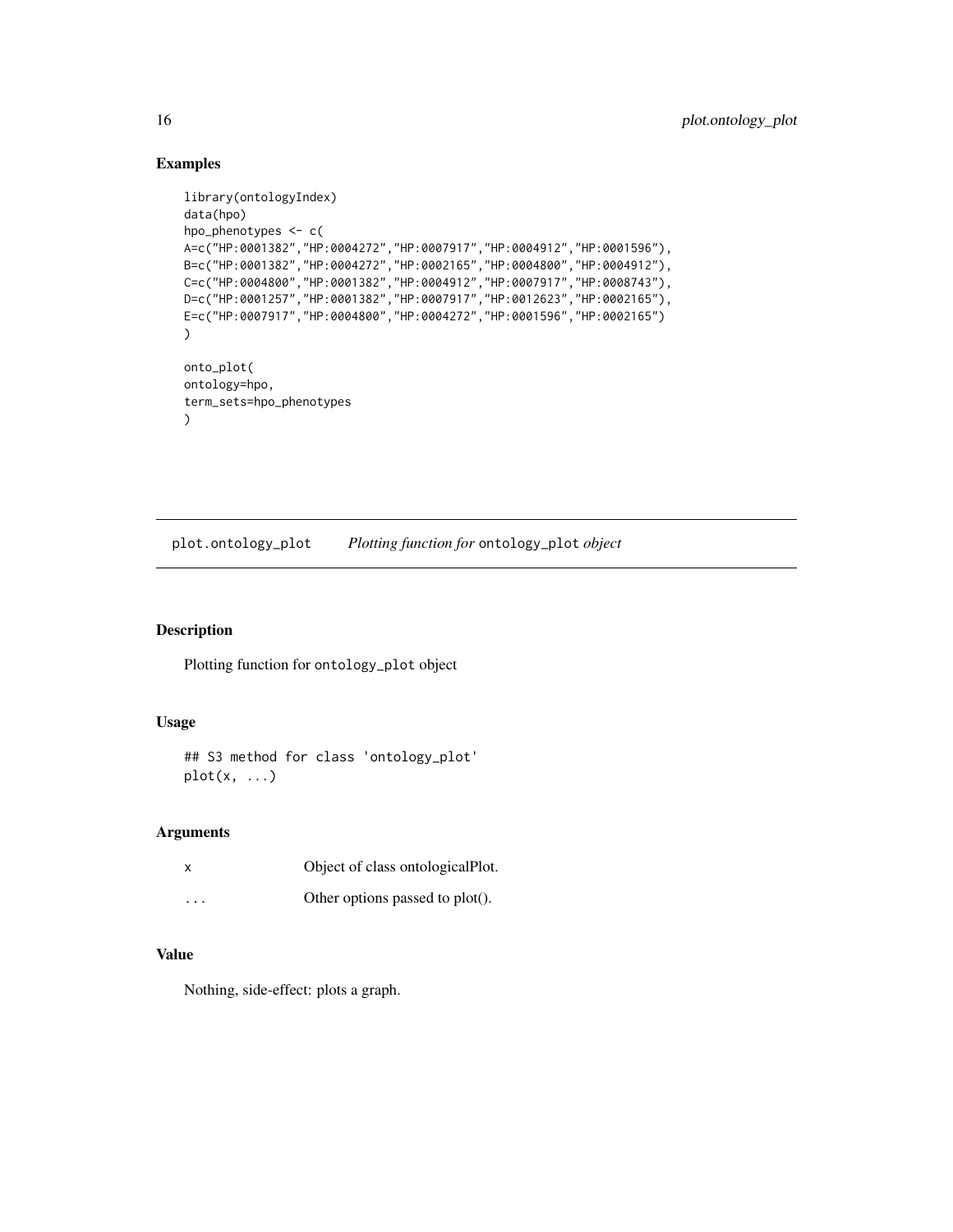<span id="page-16-0"></span>plot\_annotation\_grid *Plot a logical matrix of term annotation*

## Description

Plot a logical matrix of term annotation

## Usage

```
plot_annotation_grid(..., on_colour = "#FF0000FF", off_colour = "#FFFFBFFF")
```
## Arguments

| .          | Arguments to be passed to annotation grid. |
|------------|--------------------------------------------|
| on colour  | Colour to use to show presence of term.    |
| off colour | Colour to use to show absence of term.     |

#### Value

Plots heatmap.

print.ontology\_plot *Print function for* ontology\_plot *object*

## Description

Print function for ontology\_plot object

#### Usage

```
## S3 method for class 'ontology_plot'
print(x, \ldots)
```
#### Arguments

|          | Object of class ontological Plot.            |
|----------|----------------------------------------------|
| $\cdots$ | Other options passed to be passed to plot(). |

## Value

Nothing. Side-effect: plots graphs.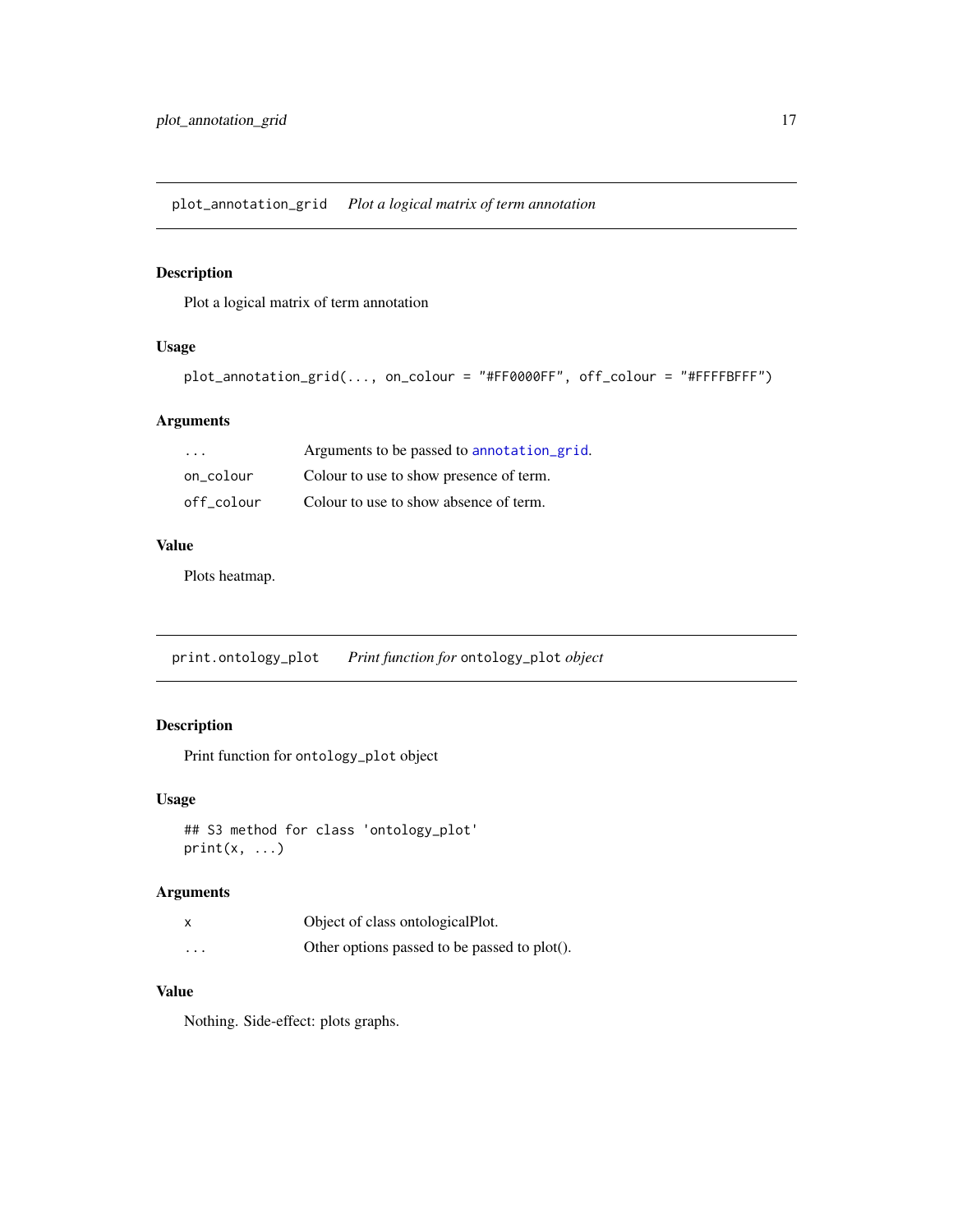<span id="page-17-0"></span>p\_values\_for\_occurrence\_of\_term\_in\_group

*Get p-values for observing at least as many of each term as occur in* term\_sets *given the population frequencies of the terms*

## Description

Get p-values for observing at least as many of each term as occur in term\_sets given the population frequencies of the terms

#### Usage

p\_values\_for\_occurrence\_of\_term\_in\_group(ontology, term\_sets, terms\_freq)

#### Arguments

| ontology   | ontology_index object                              |
|------------|----------------------------------------------------|
| term sets  | List of character vectors of ontological term IDs  |
| terms_freq | Numeric vector of population frequencies of terms. |

## Value

Numeric vector of log p-values named by correspnding term.

#### See Also

[width\\_by\\_significance](#page-21-1)

remove\_links *Remove terms which just link two other terms*

## Description

Remove terms which just link two other terms

## Usage

```
remove_links(ontology, terms, hard = FALSE)
```

| ontology | ontology_index object                                                              |
|----------|------------------------------------------------------------------------------------|
| terms    | Character vector of ontological terms                                              |
| hard     | Logical value indicating whether to remove alternative direct paths to leaf nodes. |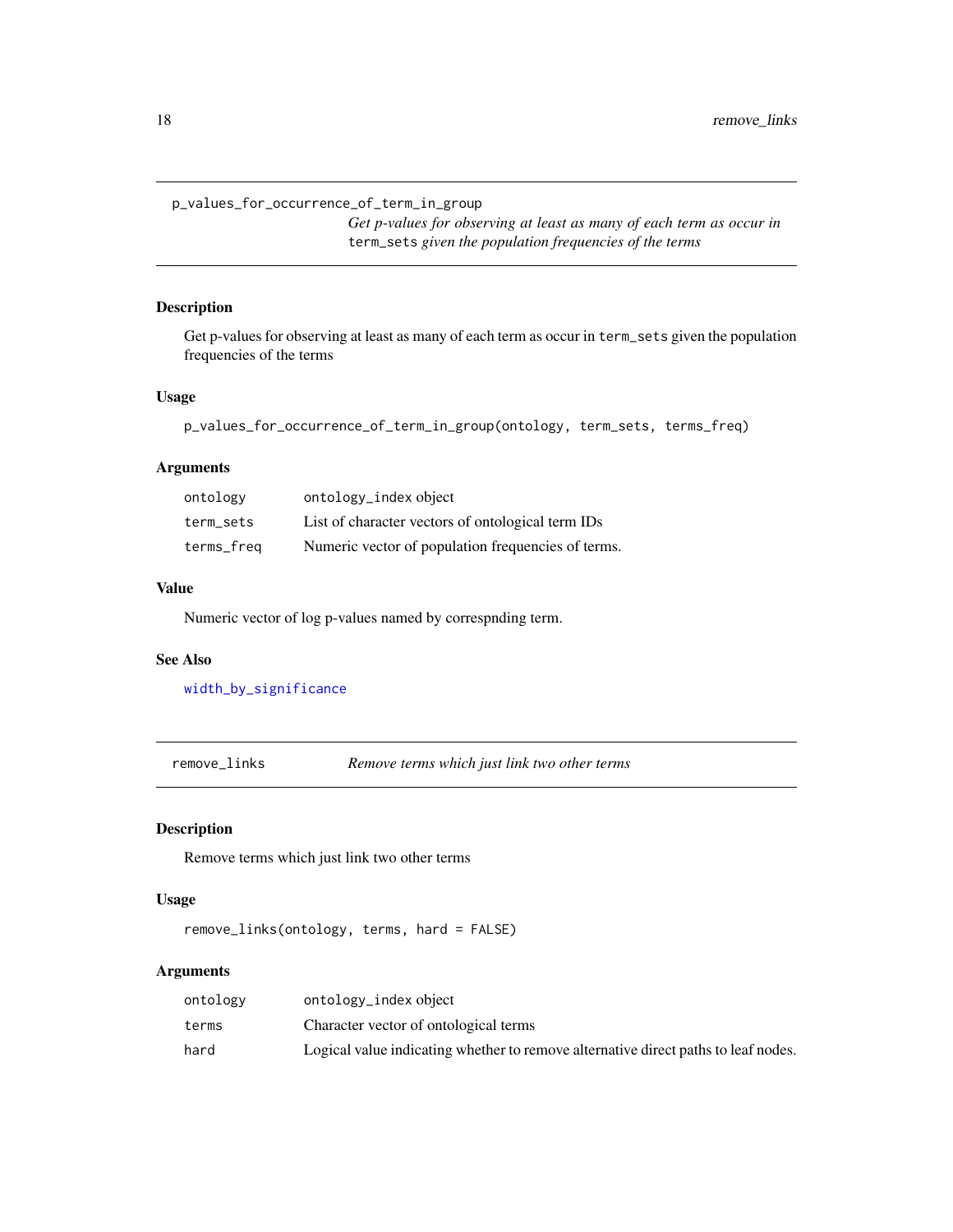## <span id="page-18-0"></span>Value

Character vector.

## See Also

[remove\\_uninformative\\_terms](#page-19-1)

#### Examples

```
library(ontologyIndex)
data(hpo)
remove_links(hpo, c("HP:0001873"))
```
<span id="page-18-1"></span>remove\_terms\_with\_less\_than\_n\_occurrences *Remove terms with less than certain number of occurrences*

## Description

Remove terms with less than certain number of occurrences

#### Usage

```
remove_terms_with_less_than_n_occurrences(ontology, term_sets, n,
 terms = unique(unlist(term_sets)))
```
#### Arguments

| ontology  | ontology_index object                             |
|-----------|---------------------------------------------------|
| term sets | List of character vectors of ontological term IDs |
| n,        | Integer                                           |
| terms     | Character vector of ontological terms             |

#### Value

Character vector

#### See Also

[n\\_most\\_frequent\\_terms](#page-11-1)

## Examples

```
library(ontologyIndex)
data(hpo)
remove_terms_with_less_than_n_occurrences(hpo,
term_sets=list("HP:0001873", "HP:0001902"), n=2)
```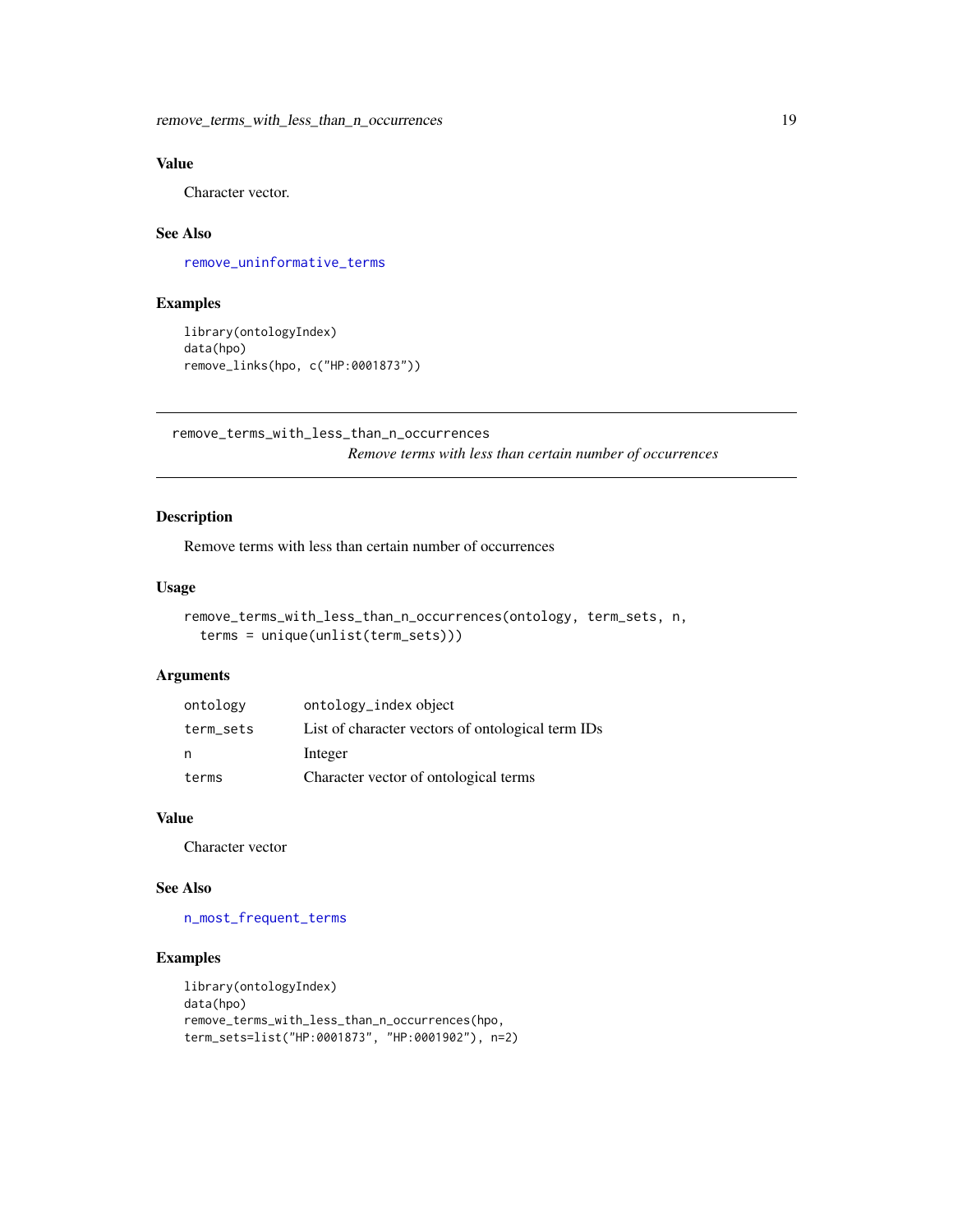```
remove_uninformative_terms
```
*Retain only the most specific terms which are present in each unique set of term sets*

## Description

Useful in finding a relatively small set of terms which captures the structure and overlap of terms within a set of term sets.

#### Usage

remove\_uninformative\_terms(ontology, term\_sets)

## Arguments

| ontology  | ontology_index object                             |
|-----------|---------------------------------------------------|
| term sets | List of character vectors of ontological term IDs |

#### Value

Character vector of terms

## Examples

```
library(ontologyIndex)
data(hpo)
remove_uninformative_terms(hpo, list(Patient1=c("HP:0001873")))
```
simple\_cap *Capitalise words in character vector*

#### Description

Capitalise words in character vector

#### Usage

simple\_cap(x)

#### Arguments

x Character vector

## Value

Character vector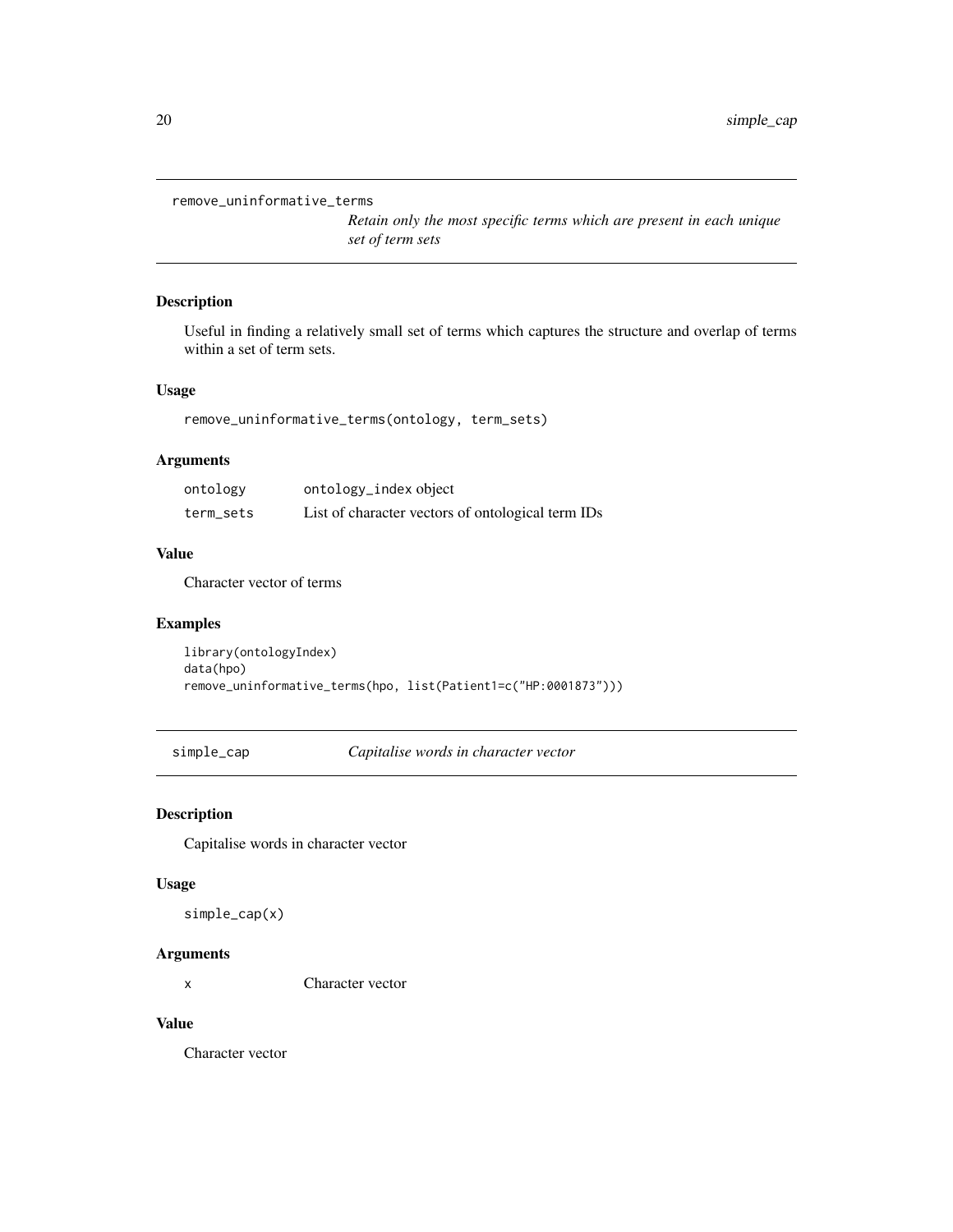## <span id="page-20-0"></span>simple\_labels 21

## Examples

```
simple_cap(c("a simple test", "Another-test"))
```
<span id="page-20-1"></span>simple\_labels *Get simplified labels for terms*

## Description

Get simplified labels for terms

## Usage

simple\_labels(ontology, terms)

### Arguments

| ontology | ontology_index object                 |
|----------|---------------------------------------|
| terms    | Character vector of ontological terms |

#### Value

Character vector of labels, named by term.

#### See Also

[official\\_labels](#page-12-1)

to\_svg\_string *Convert* ontology\_plot *to SVG string*

#### Description

Note that by setting "id" and "class" attributes it enables nodes to be selected for manipulation using Javascript if interactivity is desired.

## Usage

to\_svg\_string(op)

## Arguments

op Object of class ontology\_plot.

## Value

Character vector of length 1 containing SVG representation of node.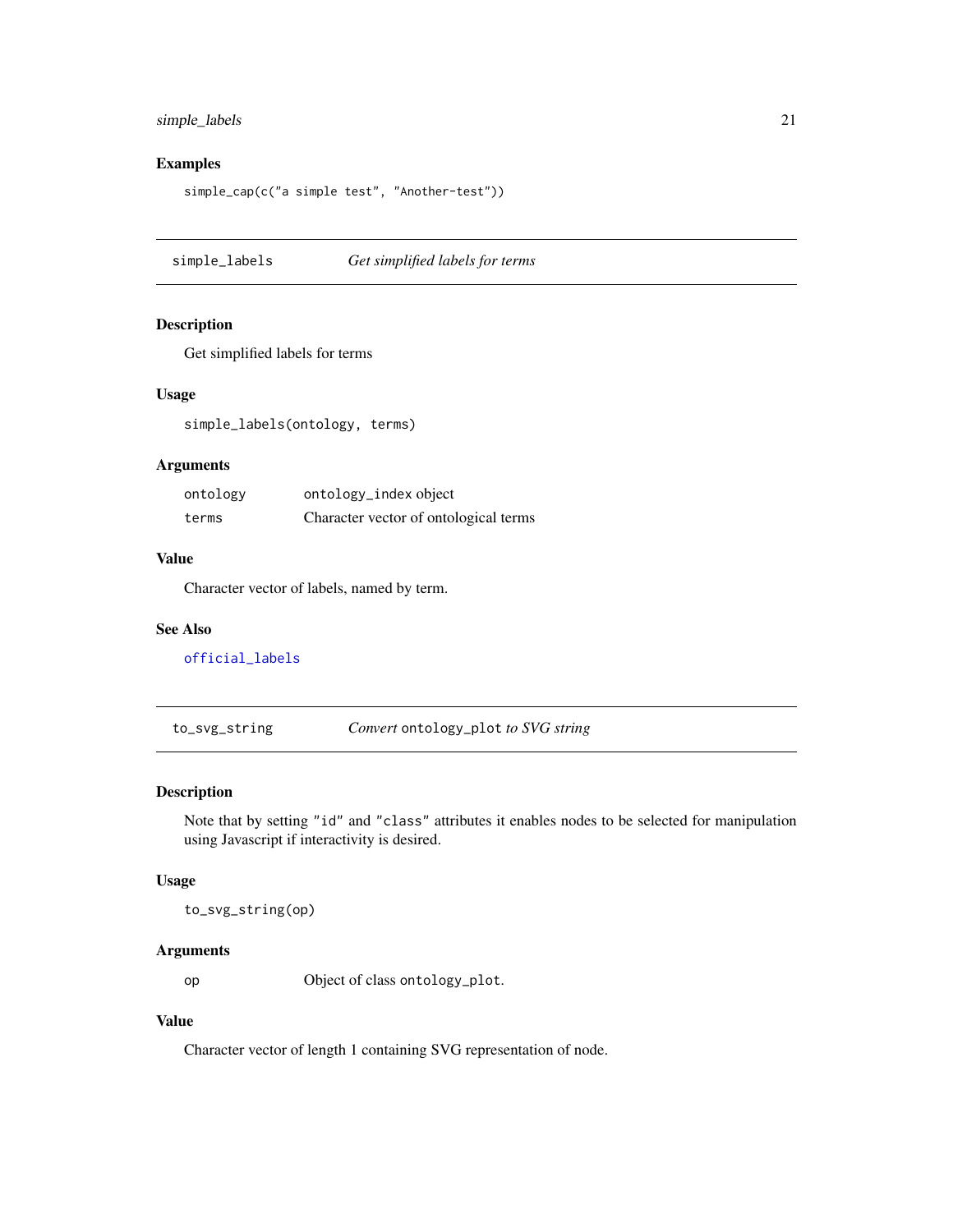## <span id="page-21-0"></span>See Also

[onto\\_plot](#page-13-1), [get\\_ontology\\_plot](#page-7-2)

<span id="page-21-2"></span>width\_by\_frequency *Function to get node sizes for terms based on frequency in* term\_sets

#### Description

Function to get node sizes for terms based on frequency in term\_sets

#### Usage

width\_by\_frequency(ontology, terms, term\_sets)

#### Arguments

| ontology  | ontology_index object                             |
|-----------|---------------------------------------------------|
| terms     | Character vector of ontological terms             |
| term sets | List of character vectors of ontological term IDs |

#### Value

Character vector of sizes, named by term

#### See Also

[width\\_by\\_significance](#page-21-1)

<span id="page-21-1"></span>width\_by\_significance *Function to get node sizes for terms based on statistical significance of seeing at least this number of each term in* term\_sets

## Description

Function to get node sizes for terms based on statistical significance of seeing at least this number of each term in term\_sets

## Usage

```
width_by_significance(ontology, terms, term_sets, frequencies)
```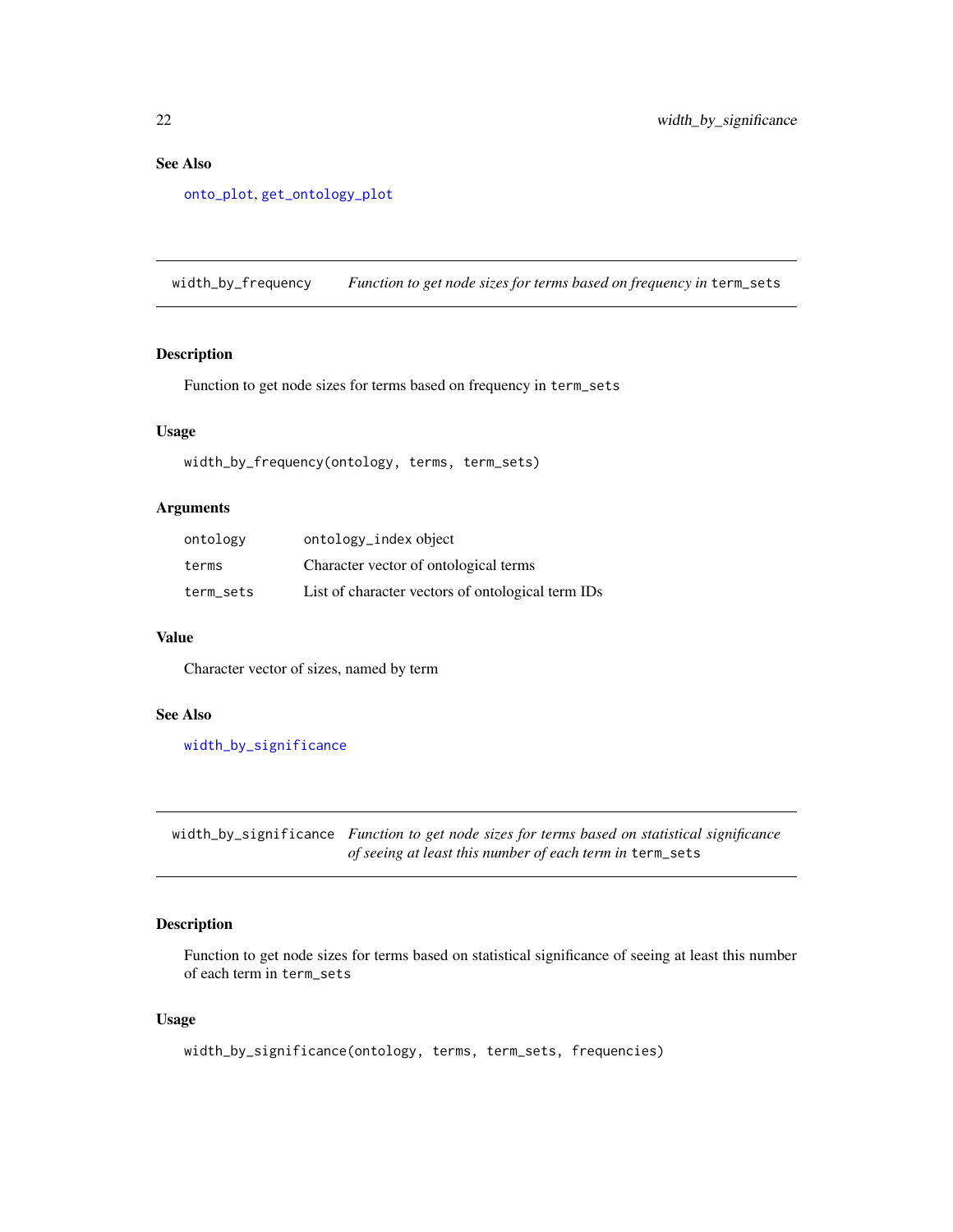#### <span id="page-22-0"></span>write\_dot 23

## Arguments

| ontology    | ontology_index object                                |
|-------------|------------------------------------------------------|
| terms       | Character vector of ontological terms                |
| term_sets   | List of character vectors of ontological term IDs    |
| frequencies | Numeric vector of term frequencies named by term IDs |

## Value

Character vector of sizes, named by term

## See Also

[width\\_by\\_frequency](#page-21-2)

<span id="page-22-1"></span>write\_dot *Export* ontology\_plot *object as dot file*

## Description

Export ontology\_plot object as dot file

## Usage

write\_dot(ontology\_plot, file)

## Arguments

|      | ontology_plot Object of class 'ontology_plot' to export. |
|------|----------------------------------------------------------|
| file | Character value of target file path.                     |

## Value

Nothing, side effect - writes to file.

## See Also

[dot\\_string](#page-5-2)